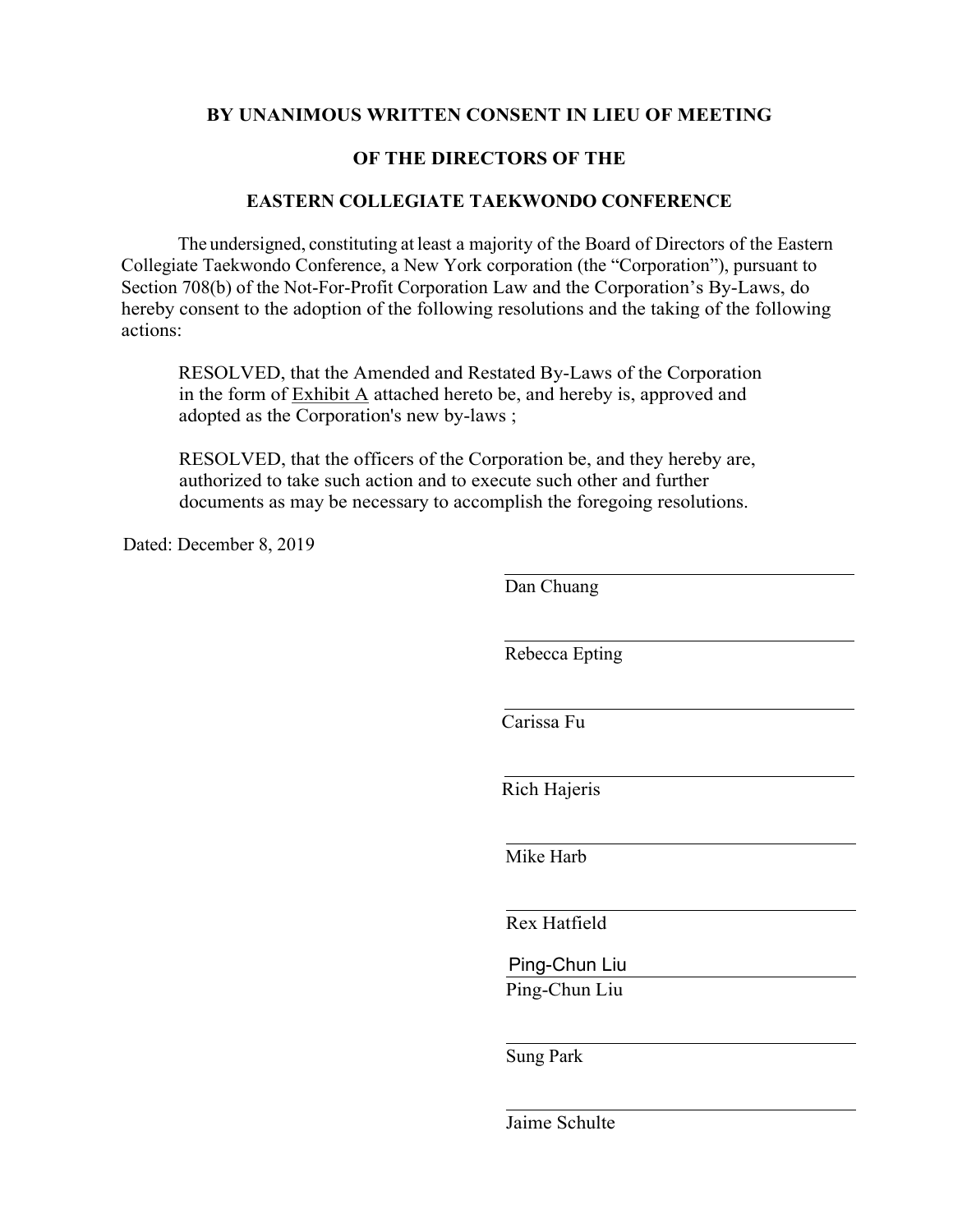# **[EXHIBIT A]**

# **BYLAWS OF THE**

# **EASTERN COLLEGIATE TAEKWONDO CONFERENCE**

#### **(a New York not-for-profit corporation)**

### **ARTICLE I**

#### **Offices**

Section 1.1. Registered Offices. The registered office shall be in the City of New York, State of New York.

Section 1.2. Other Offices. The Corporation may also have offices at such other places both within and without the State of New York as the Board of Directors may from time to time determine or the business of the Corporation may require.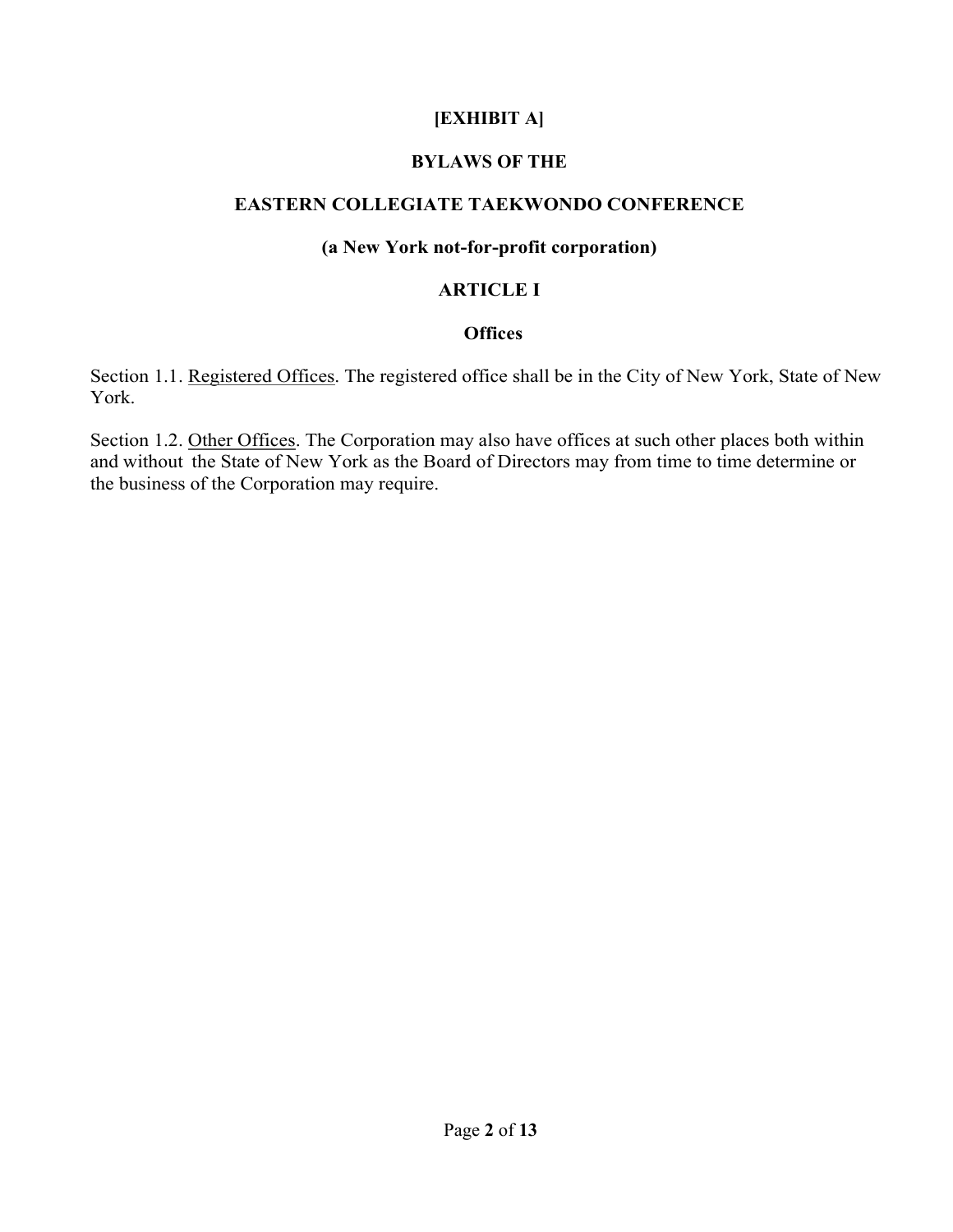# **ARTICLE II**

# **Members**

Section 2.1. Eligibility. Organizations eligible for membership in the Corporation ("Members") include, but are not limited to:

- (1) teams (irrespective of varsity status) representing colleges or universities located in the Eastern Region of the United States of America;
- (2) clubs affiliated with colleges or universities located in the Eastern Region of the United States of America; and
- (3) teams representing, or clubs affiliated with, colleges or universities not located in the Eastern Region of the United States of America, subject to approval by the Board

In order to become a Member, a team or club shall register with the Office of the Secretary General of the Corporation by completing and submitting the application form prescribed by the Corporation. In order to become a Member or remain in good standing as a Member, a team or club shall pay a yearly membership fee in an amount to be determined by the Board of Directors during the third quarter of each year, which membership fee must be received by the Corporation no later than the thirtieth (30th) day of January of the following calendar year.

The Corporation shall recognize as a Member only one (1) team or club from each university or college as a member. For purposes hereof, a college within a university shall not be deemed to constitute an entity separate and apart from other colleges within the same university.

Section 2.2. Dues. Fees and Assessments. The Board of Directors shall have the power to set and collect from the Members all dues, fees and assessments required for conducting the affairs of the Corporation. The annual dues, fees, and assessments shall be reviewed annually by the Board of Directors and may be increased by the Board of Directors when the need is justified for conducting the affairs of the Corporation, without the necessity of amending these Bylaws.

Section 2.3. Failure to Pay Dues. Fees and Assessments. A Member's failure to pay all dues in an applicable year may be excluded from the season's standings and subject to a higher competitor fee per tournament, until such arrears are paid.

Section 2.4. Compliance with Rules, Regulations. Charter and Bylaws. Each Member, as a condition of membership in the Corporation, shall comply fully with these Bylaws, the Certificate of Incorporation of the Corporation, as from time to time amended and in effect (the "Charter"), and any rules or regulations issued by the Corporation, and shall also be subject to disciplinary action by the Corporation.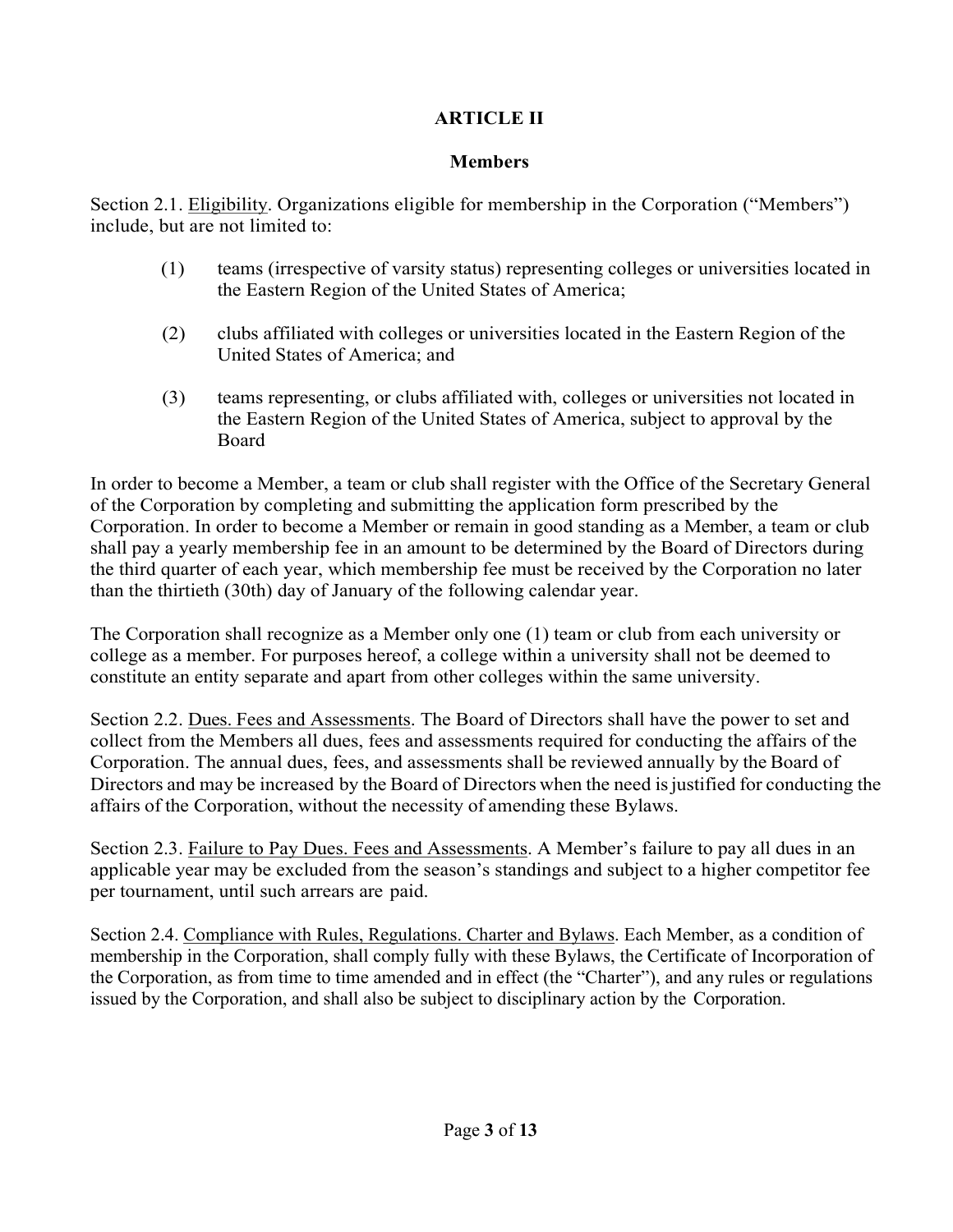# **ARTICLE III**

### **Board of Directors**

Section 3.1. Authority. The business and affairs of the Corporation shall be managed by or under the direction of the Board of Directors of the Corporation. Without limiting the generality of the foregoing, the Board of Directors shall have the power and authority to take the following actions:

- (1) admit, reclassify and terminate Members;
- (2) receive and review reports of the Committees or other persons concerning the activities of the Corporation on matters in which the Corporation may be interested;
- (3) enact, amend, revise or repeal rules and regulations including, without limitation, the Charter and these Bylaws;
- (4) remove any members of the Board of Directors ("Directors") for cause by a majority vote;
- (5) expend dues or funds of the Corporation;
- (6) call regular and special meetings of the Board of Directors as provided in these Bylaws;
- (7) institute, locate, conduct, and manage all championships that the Corporation sanctions through the members sponsoring the event;
- (8) appoint or approve committees as provided herein;
- (9) approve the rules, procedures, regulations, and activities of the Committees of the Corporation; and
- (10) take such other action as is customary and proper on behalf of the Corporation and be responsible for conducting all the affairs and business of the Corporation, be vested with all powers of the Corporation and have authority to act on all organizational matters.

Section 3.2. Number; Qualifications. The Board of Directors shall consist of a minimum of three Directors and shall not exceed nine Directors. The Board of Directors shall retain the discretion to amend the minimum and maximum number of members. Directors must be Second Dan instructors or higher, certified by the Kukkiwon, World Taekwondo Headquarters, who shall have been active in the affairs of the Corporation for a period of at least three (3) years prior to his or her nomination, or as deemed necessary by the existing Board of Directors.

Section 3.3. Appointment; Resignation; Vacancies. The Board of Directors shall initially consist of the persons named as Directors in the statement of sole incorporator, and each Director so appointed shall hold office until the first Annual Meeting or until his or her successor is appointed and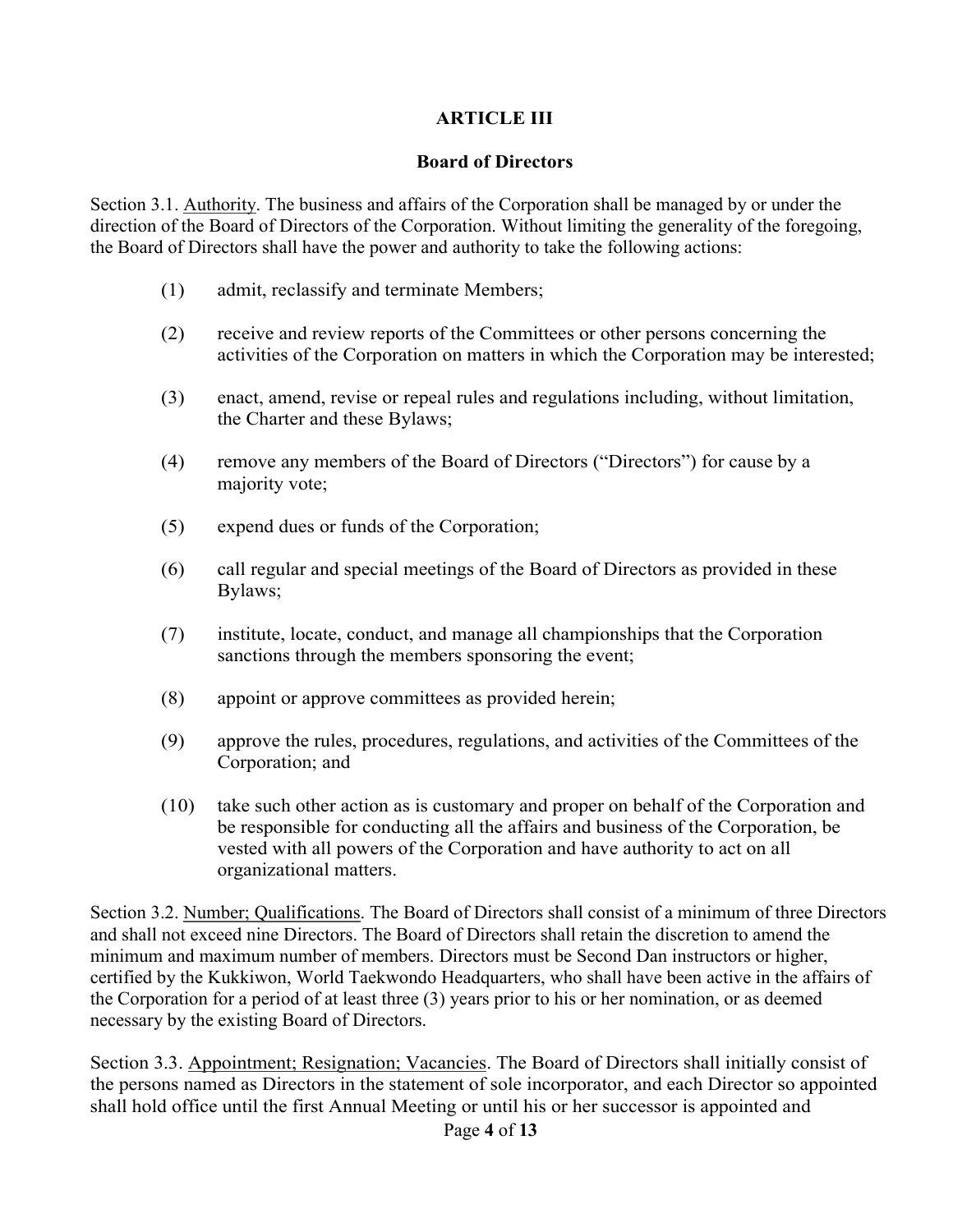qualified. At the first Annual Meeting and at each Annual Meeting thereafter, the members of the Board of Directors shall appoint Directors each of whom shall hold office for a term of two (2) years or until his or her successor is elected and qualified. Any Director may resign at any time upon written notice to the Corporation. Any newly created directorship or any vacancy occurring in the Board of Directors for any cause may be filled by a majority of the remaining members of the Board of Directors, although such majority is less than a quorum, or by a plurality of the votes cast at a meeting of Members, and each Director so elected shall hold office until the expiration of the term of office of the director whom he has replaced or until his successor is elected and qualified.

Section 3.4. Compensation of Directors. Unless otherwise agreed by the Board of Directors, Directors shall not be entitled to receive any compensation. Directors may be paid their expenses, if any, of attendance at each meeting of the Board of Directors.

Section 3.5. Regular Meetings. The Board of Directors shall hold an annual meeting to be held prior to the start of each upcoming tournament season.

Section 3.6. Special Meetings. Special meetings of the Board of Directors may be held at any time or place within or without the State of New York whenever called by the Chairman of the Board, or the President. Notice of a special meeting of the Board of Directors shall be given by the person or persons calling the meeting at least twenty-four hours before the special meeting.

Section 3.7. Telephonic Meetings Permitted. Members of the Board of Directors, or any committee designated by the Board of Directors, may participate in a meeting thereof by means of conference telephone or similar communications equipment by means of which all persons participating in the meeting can hear each other, and participation in a meeting pursuant to this by-law shall constitute presence in person at such meeting.

Section 3.8. Quorum; Vote Required for Action. At all meetings of the Board of Directors a majority of the entire Board of Directors shall constitute a quorum for the transaction of business. Except in cases in which the Charter, these Bylaws or applicable law otherwise provides, the vote of a majority of the Directors shall be the act of the Board of Directors.

Section 3.9. Organization. Meetings of the Board of Directors shall be presided over by the Chairman of the Board, if any, or in his absence by the President, or in their absence by a chairman chosen at the meeting. The Secretary shall act as secretary of the meeting, but in his absence the chairman of the meeting may appoint any person to act as secretary of the meeting.

Section 3.10. Action by Written Consent of Directors. Unless otherwise restricted by the Charter or these Bylaws, any action required or permitted to be taken at any meeting of the Board of Directors, or of any committee thereof, may be taken without a meeting if all members of the Board of Directors or such committee, as the case may be, consent thereto in writing, and the writing or writings are filed with the minutes of proceedings of the Board of Directors or such committee.

Section 3.11. Committees. The Board of Directors may designate one or more committees, each committee to consist of one or more of the Directors of the Corporation. The Board of Directors may designate one or more Directors as alternate members of any committee, who may replace any absent or disqualified member at any meeting of the committee.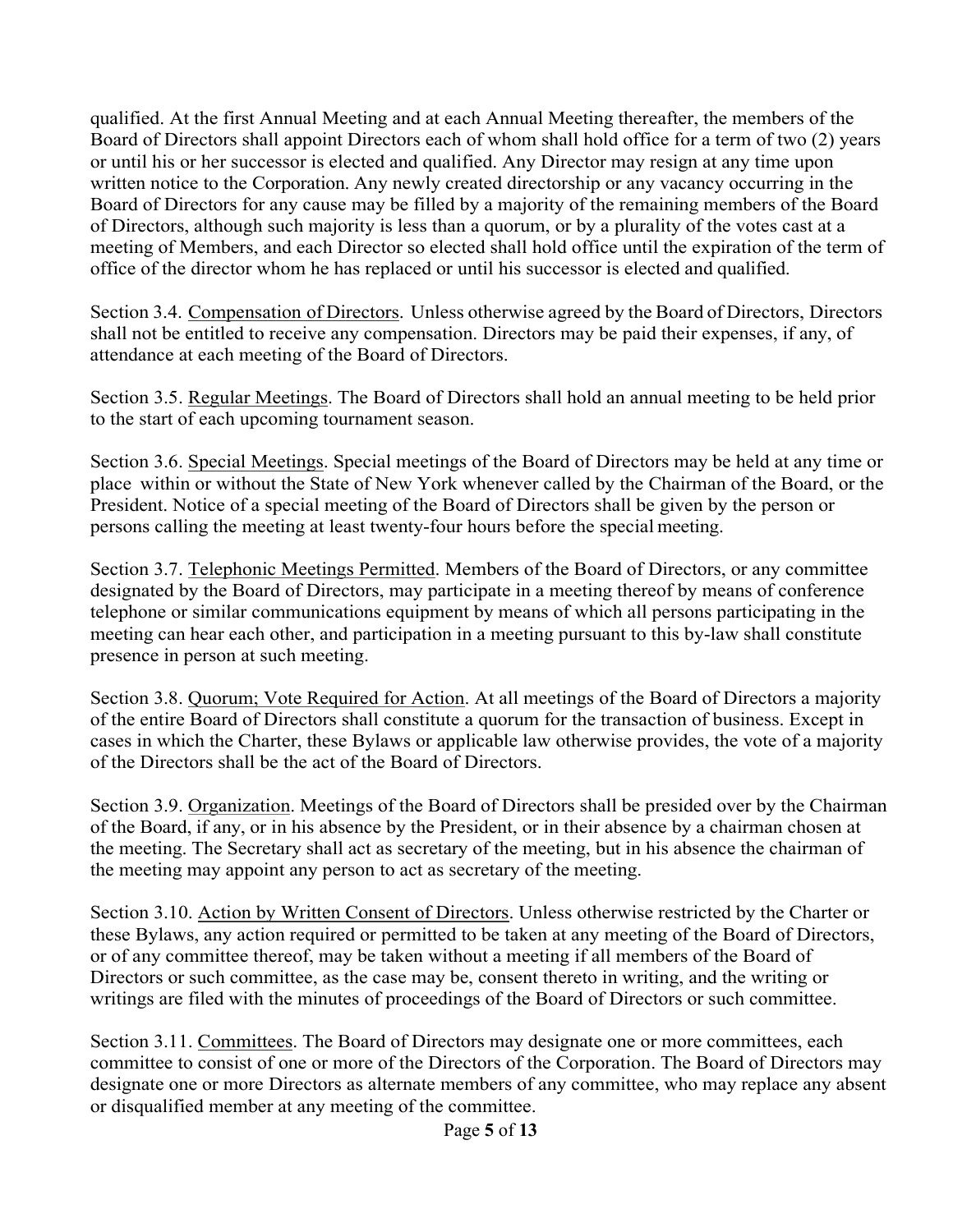In the absence or disqualification of a member of the committee, the member or members thereof present at any meeting and not disqualified from voting, whether or not they constitute a quorum, may unanimously appoint another member of the Board of Directors to act at the meeting in place of any such absent or disqualified member. Any such committee, to the extent permitted by law and to the extent provided in the resolution of the Board of Directors, shall have and may exercise all the powers and authority of the Board of Directors in the management of the business and affairs of the Corporation, and may authorize the seal of the Corporation to be affixed to all papers which may require it.

Section 3.12. Committee Rules. Unless the Board of Directors otherwise provides, each committee designated by the Board of Directors may make, alter and repeal rules for the conduct of its business. In the absence of such rules each committee shall conduct its business in the same manner as the Board of Directors conducts its business pursuant to Article III of these Bylaws.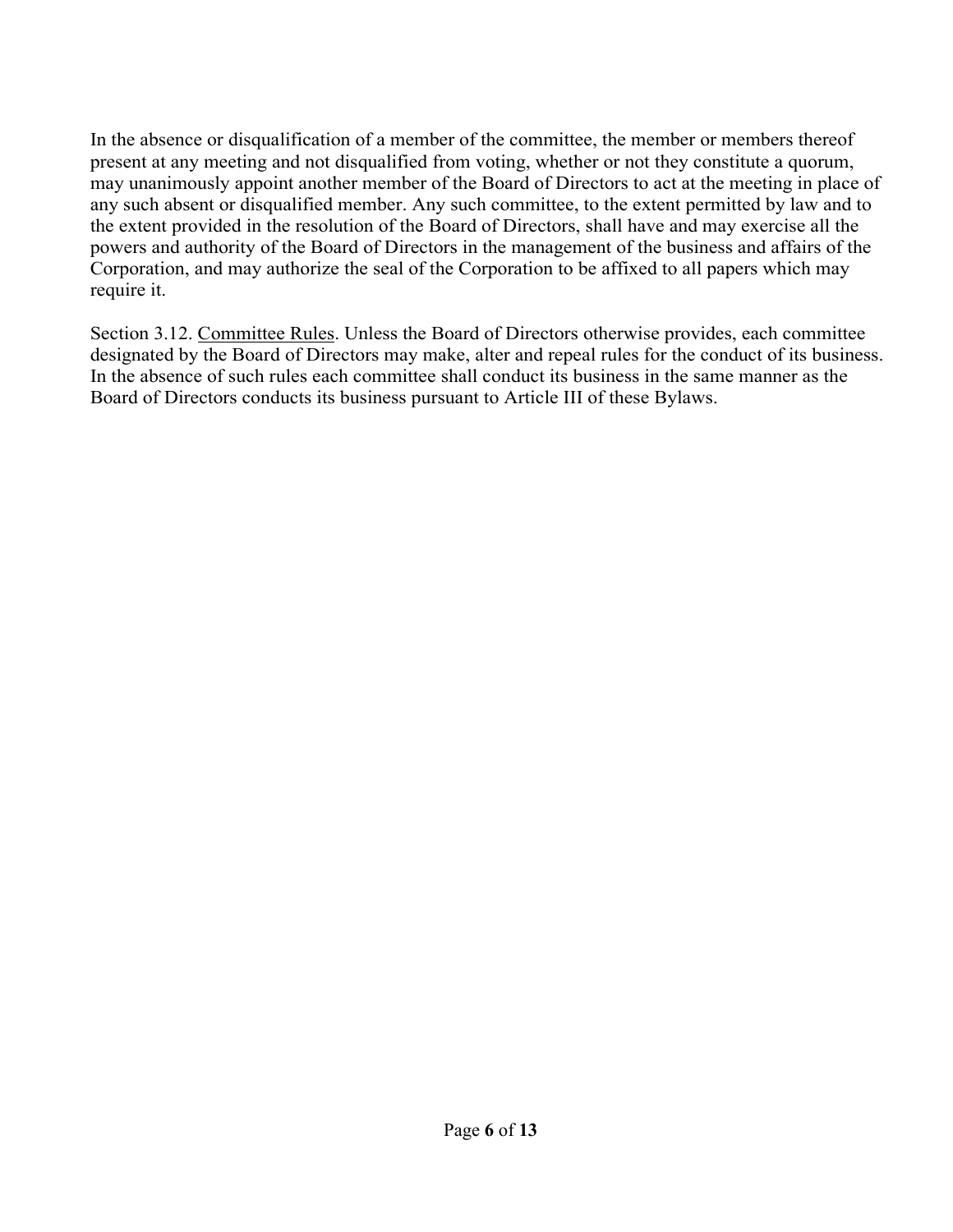### **ARTICLE IV**

#### **Officers**

Section 4.1 Executive Officers: Election: Qualifications: Term of Office: Resignation: Removal: Vacancies. The Board of Directors shall elect from among Members at the Annual Meeting, the following officers, who shall be the officers of the Corporation:

| President                  |  |
|----------------------------|--|
| Secretary                  |  |
| Treasurer                  |  |
| Referee Chair              |  |
| Tournament Committee Chair |  |

Section 4.2. Powers and Duties of Executive Officers. The officers of the Corporation shall have such powers and duties in the management of the Corporation prescribed below and as may be further prescribed in a resolution by the Board of Directors and, to the extent not so provided, as generally pertain to their respective offices, subject to the control of the Board of Directors. The Board of Directors may require any officer, agent or employee to give security for the faithful performance of his duties.

Section 4.3. Powers and Duties of the President. The President shall be the chief executive officer and shall preside at all meetings of the Board of Directors. The President shall be, ex officio, a non-voting member of all Committees, and shall perform such duties as may be assigned by vote of the Board of Directors or as assigned to the President by the Charter, these Bylaws, and the rules and regulations of the Corporation. The President shall act as the Corporation' s representative to the USA Taekwondo and to other national and international entities. The President, through the appropriate Committee, shall coordinate all national and international functions of the Corporation. The President shall be the publisher of all publications of theCorporation.

Section 4.4. Powers and Duties of the Secretary. The Secretary General of the Corporation shall be the Secretary of the Board of Directors. The Secretary General shall keep the seal and the records of the Corporation; supervise the taking, production, and distribution of minutes; attend to the publication of official reports; attest documents; and perform such other functions as usually pertain to this office. The Secretary General shall discharge such other duties as may be assigned by vote of the Board of Directors or by the President. The Secretary General shall send a copy of the minutes of each meeting of the Board of Directors to each member of the Board of Directors at least thirty (30) days prior to the next regular meeting of the Board of Directors.

Section 4.5. Powers and Duties of the Treasurer. The Treasurer General shall have charge of the funds and books of account of the Corporation and shall administer them in accordance with the Charter and Bylaws of the Corporation. The Treasurer General shall receive and deposit the funds of the Corporation in such bank or banks as shall be authorized by the Board of Directors. The Treasurer General shall disburse such funds in the manner authorized by the Board of Directors. The Treasurer General shall render an annual financial report to the Board of Directors, and such special reports as may from time to time be called for by the Board of Directors. The Treasurer General shall discharge such other duties as may be assigned by vote of the Board of Directors or the President.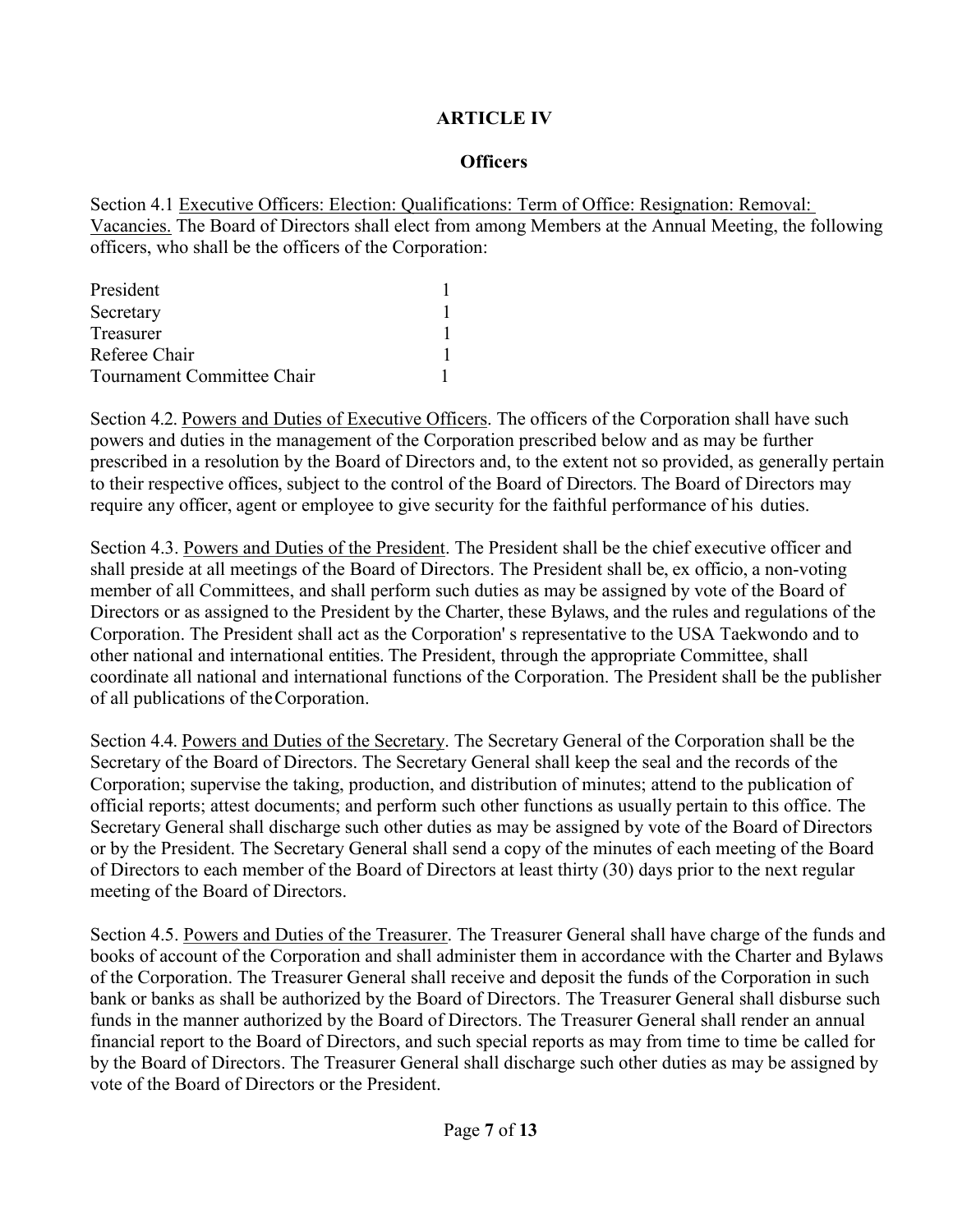Section 4.6. Powers and Duties of the Referee Chair. The Referee Chair shall review contest rules and recommend changes to the Board as needed. The Referee Chair (or their designee) shall manage referees at all competitions sanctioned by the Company and have primary responsibility for applying and interpreting the competition rules.

Section 4.7. Powers and Duties of the Tournament Committee Chair. The Tournament Chair shall administer tournament operation throughout the academic year and retain the power to appoint one or more Tournament Sub-Committees. The Board of Directors may also appoint two Tournament Committee Co-Chairs who will share the duties of the Tournament Chair position.

Section 4.9. Compensation. Unless approved by the Board of Directors, no officer of the Corporation shall be entitled to receive any compensation. Officers may be paid the expenses they incur while transacting business on behalf of the Corporation.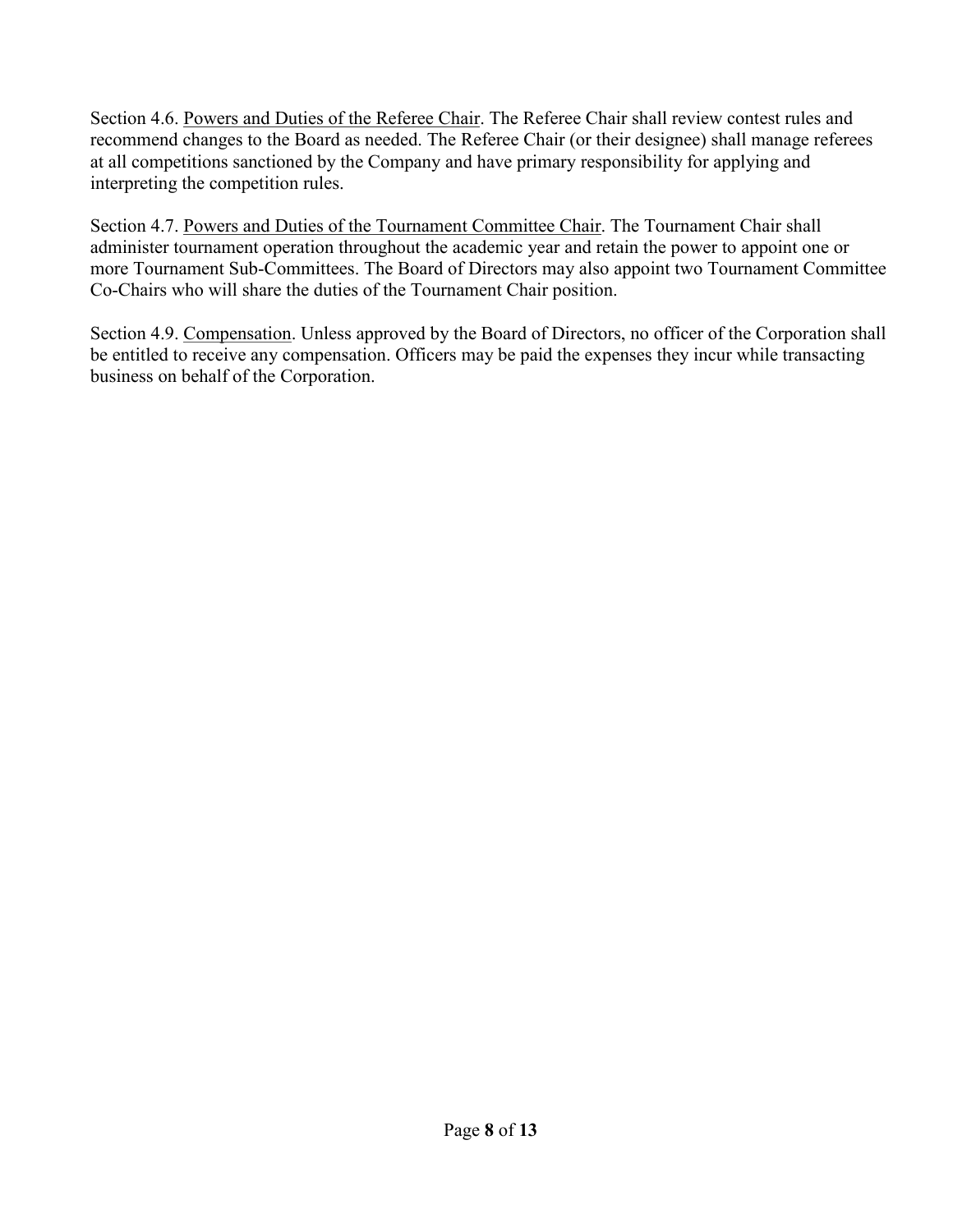# **ARTICLE V**

# **Athlete Eligibility Code**

Section 5.1. Eligibility Criteria. In order to be eligible to participate in any tournament or other competition sanctioned by the Corporation, an athlete must be an amateur athlete and must satisfy the athlete eligibility criteria set out in Section 2 of this Article. An athlete must:

- (1) be a full-time registered student at a nationally accredited college or university that is a member of the Corporation; and
- (2) not, in the practice of sport and in the opinion of the Corporation, manifestly have contravened the spirit of fair play in the exercise of sport, particularly through drug use, violence or poor sportsmanship.

Section 5.2. Para-Taekwondo Contestants. Para-Taekwondo athletes are permitted to compete in regular poomsae divisions, with or without the use of prosthetics. There are no separate para divisions at this time. Competition in sparring (kyorugi) divisions is not permitted due to safety concerns. It may be possible to arrange an exhibition match under modified rules (such as no head contact), but the use of prosthetics would not be permitted in any type of sparring match.

Section 5.3. Transgender Contestants. The Corporation allows all contestants to register in the division (male or female) with which they most identify. Contestants can simply register and do not need to notify the Corporation of their personal status, division change, or provide any documentation. If a contestant wishes to change gender division during or between seasons they may do so.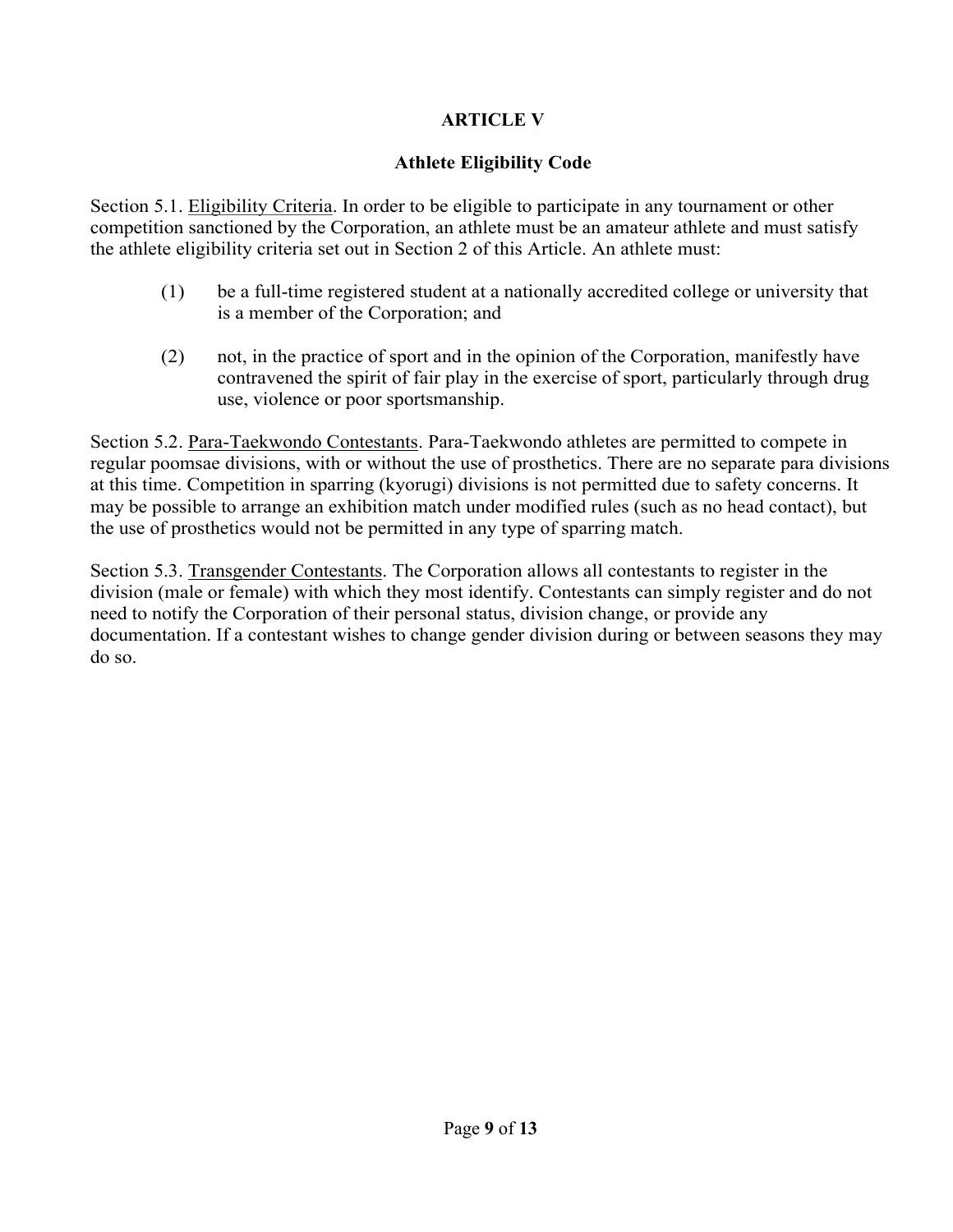# **ARTICLE VI**

# **Official Sanction of the Corporation; Awards**

Section 6.1. Requirements. Sanctions of the Corporation are issued, withheld, or withdrawn in accordance with the following regulations:

- (1) No official sanction for a competitive event will be issued by the Corporation to any organization whose interest in sports and games is purely commercial, or where the event is to be promoted solely for the profit or the advertising value to be derived therefrom. Any income derived from sanctioned events must be used for the further promotion of amateur sport, for an approved charity, or for the general welfare of the promoting organization as a whole.
- (2) No further sanction will be given to any organization which has failed to give prizes as stated on any publication, poster or entry blank.
- (3) The Sanction Fee shall be set by the Board of Directors.

Section 6.2. Conditions. All games, meetings, benefits, exhibitions, or entertainment of any kind where sanction is required are subject to the following conditions:

- (1) No athlete's entry will be accepted nor will he or she be allowed to compete in any event unless he or she belongs to a Member of the Corporation.
- (2) Announcements and entry blanks for sanctioned events must state that no entries will be accepted unless the entrant is a registered member of the Corporation.
- (3) Any rules and regulations of the Corporation shall be complied with and enforced.
- (4) Unless specifically authorized, no person or organization shall use the words "Eastern Collegiate Taekwondo Conference" or "ECTC" in connection with a sanction.
- (5) No money or other thing of value may be received by or paid to any athlete which would jeopardize the amateur status of any athlete participating in the sanctioned event.
- (6) The sanction is not transferable.
- (7) The Corporation and its officers shall be free from any liabilities or claims for damages arising by reason of injuries to anyone during the conduct of the event.
- (8) The Games or Tournament Committee for the sanctioned competition is responsible for following the current applicable sport rules of the Corporation.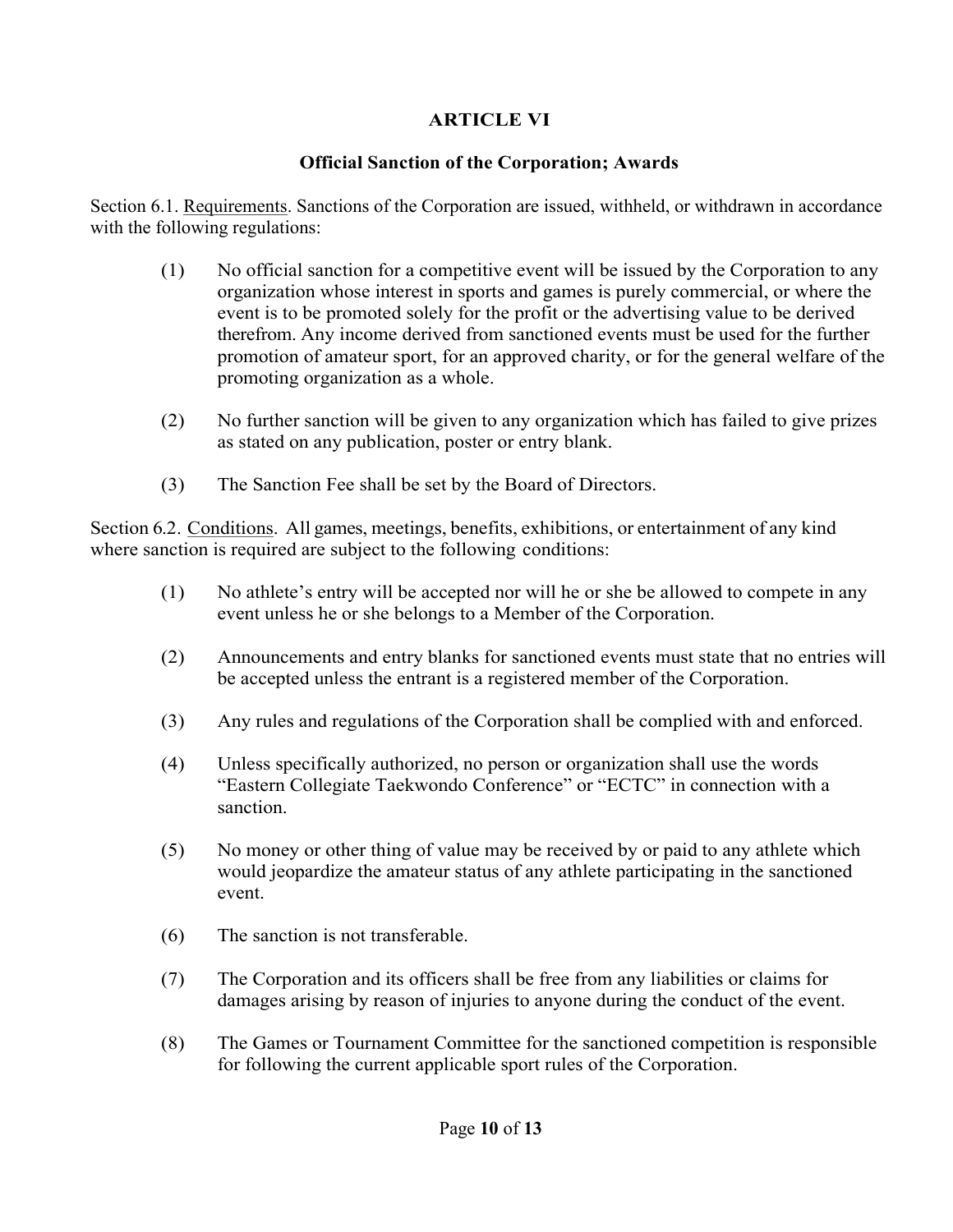(9) Final receipt of a sanction is dependent upon prior payment of a fee of five hundred (\$500.00) dollars per Member and ten (\$10.00) dollars per competitor.

Section 6.3. Limitations. No prizes shall be given to any individual, club, committee, or association, or competed for or accepted by any athlete, except suitably inscribed wreaths, diplomas, banners, badges, medals, trophies, mantel ornaments or other suitably inscribed articles or prizes which will not jeopardize the amateur status of any athlete participating in the sanctioned event.

Section 6.4. Annual Individual Awards. By a majority vote of the Board of Directors at the Annual Meeting of the Corporation, the Corporation shall be empowered to act as a selection committee for the following awards:

- (1) The Athlete's Outstanding Leadership Award;
- (2) The Male Student Athlete of the Year Award ("Most Valuable Player Award") ; and
- (3) The Female Student Athlete of the Year Award ("Most Valuable Player Award")

Section 6.5. Annual Team Award. The Board of Directors shall award the Team of the Year Award to that team which has accumulated the greatest number of points accumulated at League-sanctioned tournaments during the preceding academic year. Such award shall be presented at the last Leaguesanctioned event of the scholastic year.

Section 6.6. Other Awards. The Corporation shall present such other awards as the Board of Directors shall deem appropriate.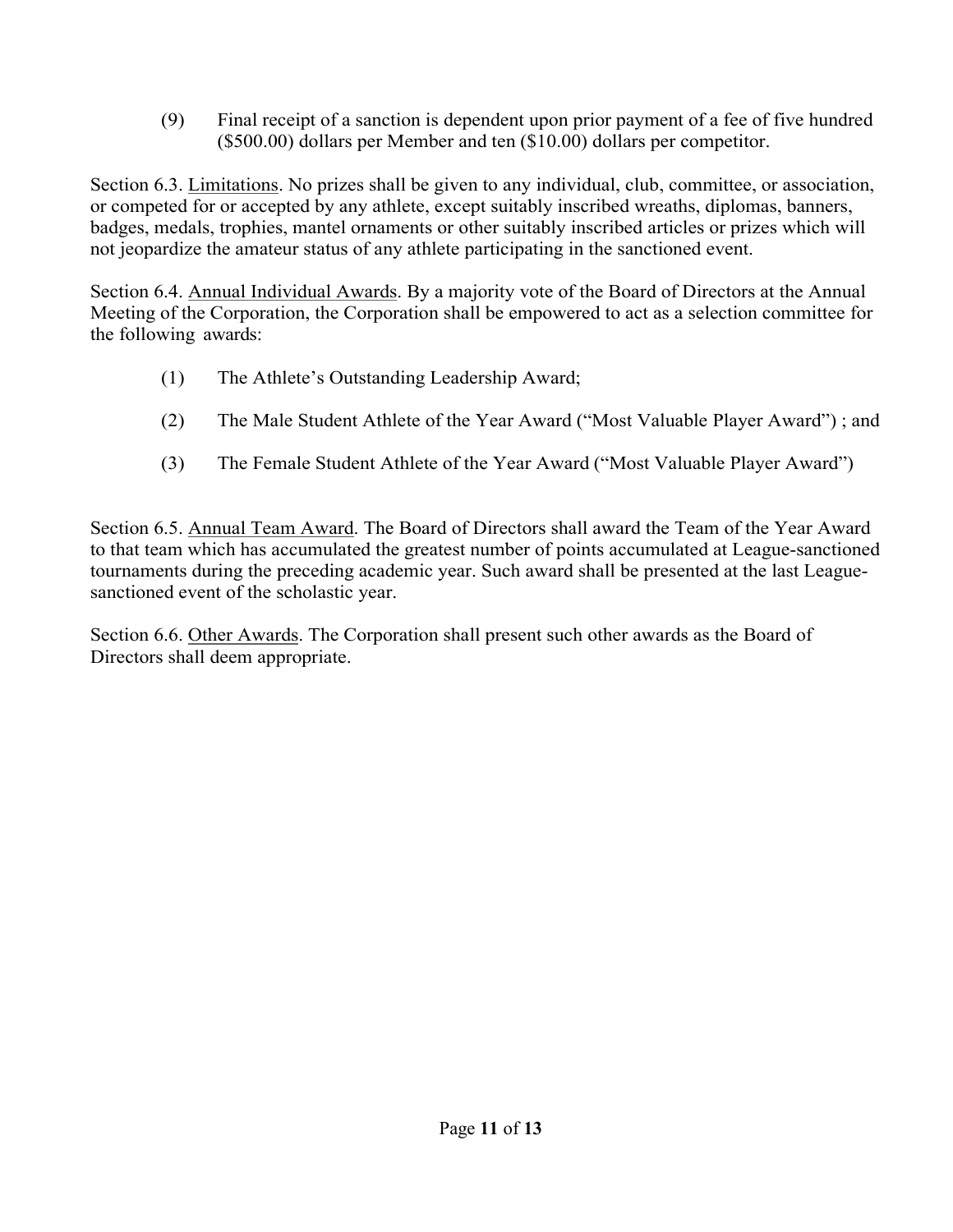# **ARTICLE VII**

# **Indemnification**

Section 7.1. Right to Indemnification. Each person who is or was a director, officer or employee of the Corporation (including the heirs, executors, administrators, or estate of such person) shall be indemnified by the Corporation to the full extent permitted by the non-profit corporation law of the State of New York against any liability, cost or expense incurred by him in their capacity as director, officer, or employee (including serving at the request of the Corporation as a director, trustee, officer, employee, or agent of another corporation). The Corporation may maintain insurance, at its expense, to protect itself and any such person against any such liability, cost, or expense. For purposes of this Article, references to "the Corporation" shall include the Corporation and its predecessors.

Section 7.2. Prepayment of Expenses. The Corporation shall pay the expenses (including attorneys' fees) incurred by any person indemnified hereunder (an "Indemnitee") in defending any proceeding in advance of its final disposition, provided, however, that, to the extent required by law, such payment of expenses in advance of the final disposition of the proceeding shall be made only upon receipt of an undertaking by the Indemnitee to repay all amounts advanced if it should be ultimately determined that the Indemnitee is not entitled to be indemnified under this Article or otherwise.

Section 7.3. Claims. If a claim for indemnification or payment of expenses under this Article is not paid in full within sixty days (60) after a written claim therefor by the Indemnitee has been received by the Corporation, the Indemnitee may file suit to recover the unpaid amount of such claim and, if successful in whole or in part, shall be entitled to be paid the expense of prosecuting such claim. In any such action the Corporation shall have the burden of proving that the Indemnitee is not entitled to the requested indemnification or payment of expenses under applicable law.

Section 7.4. Non-exclusivity of Rights. The rights conferred on any Indemnitee by this Article shall not be exclusive of any other rights which such Indemnitee may have or hereafter acquire under any statute, provision of the Charter, these Bylaws, agreement, vote of Members or disinterested directors or otherwise.

Section 7.5. Other Sources. The Corporation's obligation, if any, to indemnify or to advance expenses to any Indemnitee who was or is serving at its request as a director, officer, employee or agent of another corporation, partnership, joint venture, trust, enterprise or nonprofit entity shall be reduced by any amount such Indemnitee may collect as indemnification or advancement of expenses from such other corporation, partnership, joint venture, trust, enterprise or non-profit enterprise .

Section 7.6. Amendment or Repeal. Any repeal or modification of the foregoing provisions of this Article shall not adversely affect any right or protection hereunder of any Indemnitee in respect of any act or omission occurring prior to the time of such repeal or modification.

Section 7.7. Other Indemnification and Prepayment of Expenses. This Article shall not limit the right of the Corporation, to the extent and in the manner permitted by law, to indemnify and to advance expenses to persons other than Indemnitees when and as authorized by appropriate corporate action.